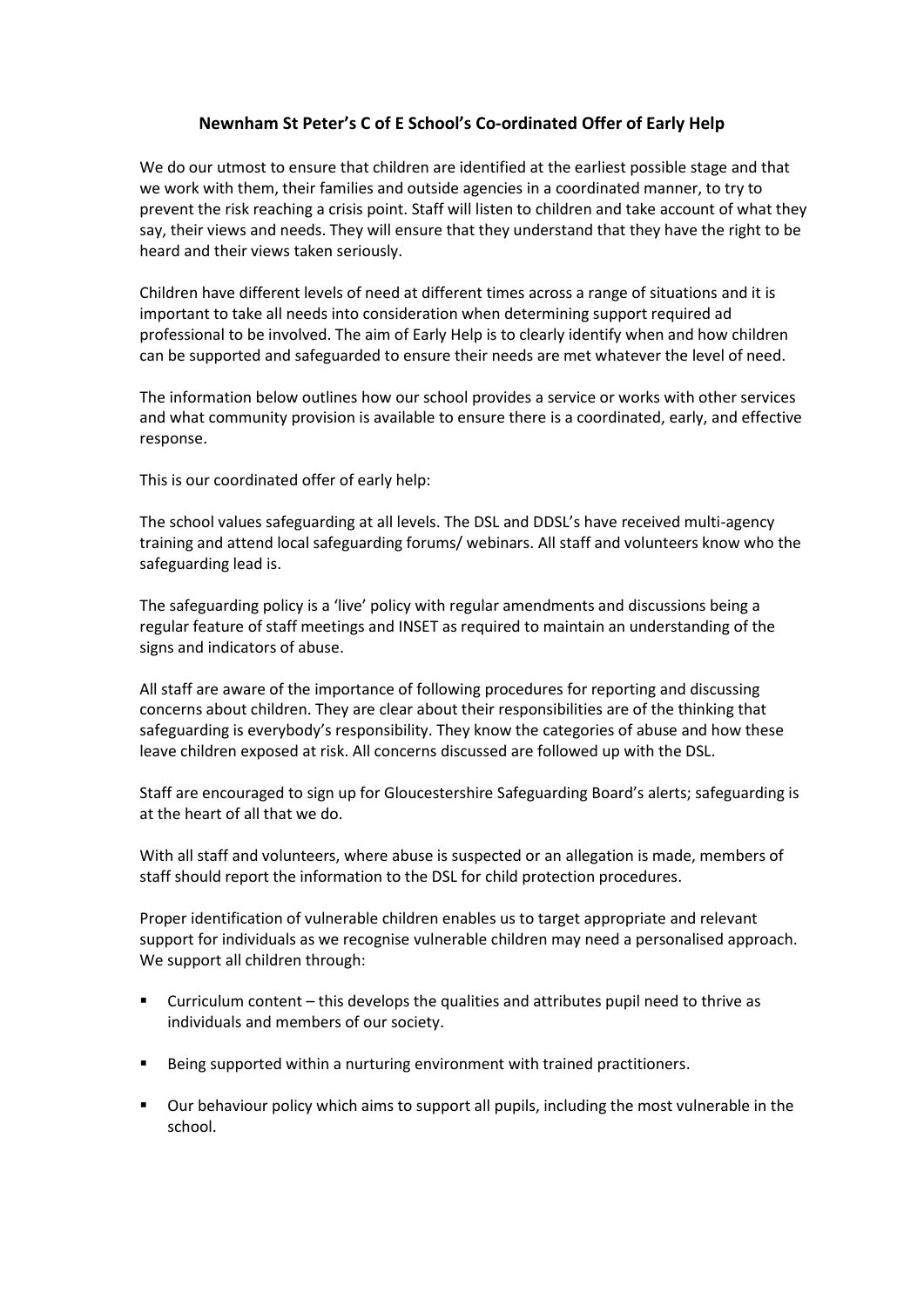- Liaising closely with Children and Young People's Directorate, Child and Adolescent Mental Health Services, Targeted Support Team, Educational Psychologist, Police, Housing, and Health Visitors as required.
- Pupils use the Gloucestershire Healthy Living and Learning online survey to voice their opinions. Results are monitored and interventions put in place where appropriate. We also conduct in-house surveys and follow up individual concerns voiced by children, especially with regards to self-esteem, happiness, resilience, and friendships. In some instances, support follows to help support these children (and families) as required.
- All children know they are listened to.
- **Written records of concerns about children are kept using an online system** called MyConcern. These will include the date, time, place, and people who were present, as well as what was said. A chronology of events is kept and used as required in core group meetings and child protection conferences.
- Effective links with relevant agencies are in place. Regular and timely communication takes place between the local team and designated social worker. This includes attendance at child protection conferences and core groups. All children with a Child Protection Plan/Children in Need Plan are carefully tracked and information is immediately passed on if they transfer settings. If there is an unexplained absence of more than two days, the relevant social worker is informed. Parents understand the responsibility placed in the school and staff for child protection.
- We work closely with CYPS, CAMHS, Forest of Dean Early Help Team, the Police, the local MASH hub, Social Workers, Educational Psychologists, InfoBuzz, Green Square, TIC+, Toucan Play therapy, Salvation Army, Forest Food Bank, Sedbury Trust, etc. to support families putting support measures in place to keep children safe and offer permanency in their lives.
- We have a Family Support Worker who works closely with families and children. Our family support worker has a level 3 qualification in counselling. We use [www.glosfamilies.org.uk](http://www.glosfamilies.org.uk/) to access services available for our families without a referral or assessment.
- The School Business Manager monitors attendance/punctuality and refers poor/late attenders to the Headteacher – this is followed up with discussions with families to establish the reasons and to engage with the family to establish a parental support network to address these needs. The Family worker has time allocated to support and engage parents at the earliest sign of poor attendance or punctuality.
- Staff recognise the early indicators of Child Sexual Abuse and Exploitation The screening tool is used for early identification and referrals are made, as necessary.
- Staff are aware of the extent of Honour-Based Violence (HBV), Forced Marriage (FM) and child trafficking and understand how to fulfil their legal responsibilities. Any concerns would result in a referral being made to the children and families helpdesk. For any queries and questions in relation to Female Genital Mutilation (FGM) we could contact Faye Kamara, Strategic County Domestic Abuse and Sexual Violence Coordinator, [faye.kamara@gloucestershire.pnn.police.uk](mailto:faye.kamara@gloucestershire.pnn.police.uk) or 01242 247933.